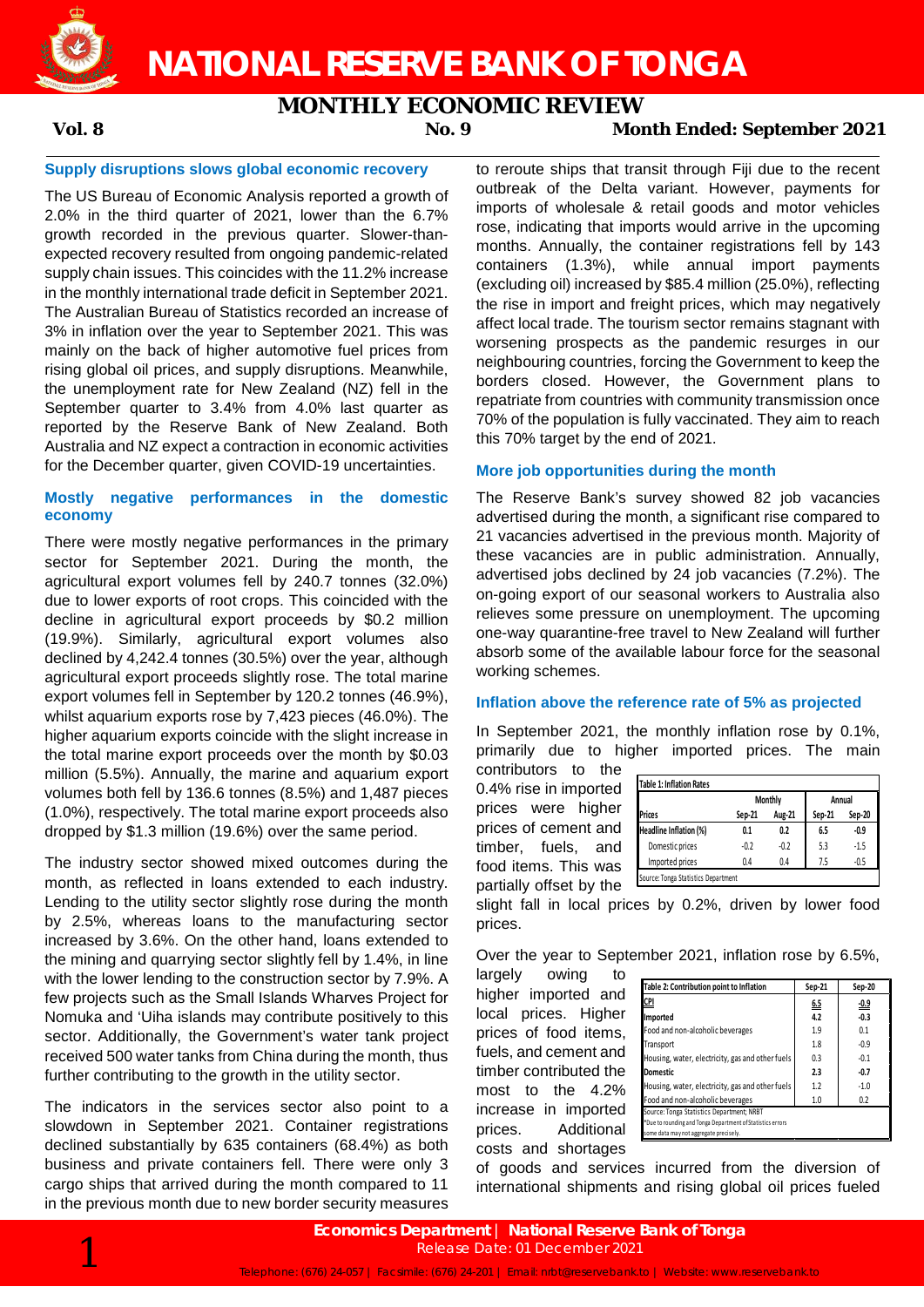

# **MONTHLY ECONOMIC REVIEW**<br>No. 9 Mor

**Vol. 8 No. 9 Month Ended: September 2021**

the higher imported prices. Higher local prices were attributed to higher electricity and local food prices.

#### **Major trading currencies depreciated against the TOP**

**Table 3: Effective Exchange Rates**

|                                        | <b>Monthly</b> |        |          | Annual   |          |
|----------------------------------------|----------------|--------|----------|----------|----------|
|                                        | Sep-21         | Aug-21 | % Growth | $Sen-20$ | % Growth |
| Nominal Effective Exchange Rate Index  | 89.8           | 89.4   | 0.4      | 90.1     | $-0.3$   |
| Real Effective Exchange Rate Index     | 107.0          | 107.4  | $-0.3$   | 104.1    | 2.8      |
| Source: National Reserve Bank of Tonga |                |        |          |          |          |

The Nominal Effective Exchange Rate (NEER) increased slightly over the month as most of Tonga's trading partners' currencies depreciated against the Tongan Pa'anga (TOP). Conversely, the Real Effective Exchange Rate (REER) index slightly declined over the month.

In year-ended terms, the NEER fell as trading partners' currencies strengthened against the Tongan Pa'anga. However, the REER increased over the year in line with the higher inflation rate. This is indicative of a loss in Tonga's trade competitiveness in comparison to its trading partners.

## **Official receipts push foreign reserves higher**

| <b>Table 4: Foreign Reserves</b>    |                                                              |       |     |       |      |  |  |
|-------------------------------------|--------------------------------------------------------------|-------|-----|-------|------|--|--|
|                                     | <b>Annual</b><br><b>Monthly</b>                              |       |     |       |      |  |  |
|                                     | %Growth<br>% Growth<br><b>Aug-21</b><br>$Sen-20$<br>$Sep-21$ |       |     |       |      |  |  |
| Foreign Reserves (S in million)     | 757.0                                                        | 751.7 | 0.7 | 576.5 | 31.3 |  |  |
| Import Coverage (months)            | 13.1                                                         | 13.1  | 0.0 | 10.1  | 29.7 |  |  |
| Source: National Reserve Bank Tonga |                                                              |       |     |       |      |  |  |

Official foreign reserves increased in September 2021 by \$5.3 million to \$757.0 million, equivalent to 13.1 months of imports. This stemmed from receipts of government project funds and remittances. In year ended terms, foreign reserves increased significantly by \$180.5 million, supported by receipts of budget support, project funds, external financing, and remittances. The majority of the official foreign reserves are held in USD, AUD, and NZD.

| <b>Table 5: Remittance Receipts</b> |                   |        |          |        |        |      |  |
|-------------------------------------|-------------------|--------|----------|--------|--------|------|--|
|                                     | Monthly<br>Annual |        |          |        |        |      |  |
|                                     | $Sen-21$          | Aug-21 | % Growth | Sep-21 | Sep-20 | %    |  |
| Remittance (\$ in million)          | 44.0              | 43.2   |          | 480.2  | 369.2  | 30.1 |  |
| Source: National Reserve Bank Tonga |                   |        |          |        |        |      |  |

Remittance receipts increased by \$0.8 million (1.7%) to a new record high in September 2021, attributed to higher receipts for family support mostly for church donations and private capital transfer receipts. This offsets a decline in receipts for compensation of employees and social benefits. In the year to September 2021, remittances remained firm, increasing by \$111.0 million. This stemmed mostly from the higher private transfers and compensation of employees, mostly from seasonal workers.

Overall, Overseas Exchange Transactions (OET) recorded an overall balance surplus of \$5.3 million in September 2021 compared to a \$47.0 million surplus in August 2021. This resulted from decreases in the financial account and current account, due mostly to higher outward interbank

transfers and widening of the merchandise trade account from higher imports.

| Table 6: Overseas Exchange Transactions |         |         |          |          |               |          |  |  |
|-----------------------------------------|---------|---------|----------|----------|---------------|----------|--|--|
|                                         |         | Monthly |          |          | Annual        |          |  |  |
|                                         | Sep-21  | Aug-21  | % Growth | Sep-21   | <b>Sep-20</b> | % Growth |  |  |
| <b>Overall Balance</b>                  | 5.3     | 47.0    | $-88.7$  | 180.5    | 85.7          | 110.7    |  |  |
| <b>Current Account</b>                  | $-6.3$  | $-1.7$  | $-277.5$ | 102.6    | 82.9          | 23.7     |  |  |
| Merchandise Trade                       | $-46.0$ | $-39.1$ | $-17.5$  | $-483.6$ | $-396.5$      | $-22.0$  |  |  |
| Services                                | $-4.6$  | $-6.7$  | 30.9     | $-38.9$  | 6.9           | $-661.0$ |  |  |
| Income                                  | 2.5     | 3.9     | $-34.6$  | 25.4     | 12.2          | 108.0    |  |  |
| <b>Transfers</b>                        | 41.7    | 40.3    | 3.7      | 599.7    | 460.3         | 30.3     |  |  |
| <b>Capital Account</b>                  | 2.0     | 1.4     | 40.9     | 38.7     | 25.4          | 52.4     |  |  |
| <b>Financial Account</b>                | 9.6     | 47.2    | $-79.6$  | 39.2     | $-22.6$       | 273.3    |  |  |

Source: Banking Systems

Annually, the OET balance surplus rose strongly by \$94.8 million from higher official grants, budget support, external debt, and remittance receipts.

#### **Broad money rose**

| <b>Table 7: Broad Money</b>                                   |          |  |  |  |  |  |
|---------------------------------------------------------------|----------|--|--|--|--|--|
| Monthly<br>Annual                                             |          |  |  |  |  |  |
| % Growth<br>Sep-20<br><b>Aug-21</b><br>Sep-21                 | % Growth |  |  |  |  |  |
| Broad money (\$ in million)<br>783.8<br>640.8<br>775.4<br>1.1 | 22.3     |  |  |  |  |  |
| Net Foreign Asset<br>605.4<br>742.4<br>0.4<br>745.7           | 23.2     |  |  |  |  |  |
| Net Domestic Asset<br>16.7<br>36.5<br>39.0<br>33.4            | 6.9      |  |  |  |  |  |
| Source: Banking System, National Reserve Bank of Tonga        |          |  |  |  |  |  |

Broad money increased again in September 2021 by \$8.4 million  $(1.1\%)$  over the month and \$143.0 million  $(22.3\%)$ annually. The higher net domestic assets led to the monthly rise whilst increased net foreign assets drove the annual rise. Large payments made over the month for Government's operations and other projects lowered the government deposits. They contributed to the higher net credit from the central Government. This was also supported by an increase in net foreign assets, mainly on higher foreign reserves. Annually, higher net foreign assets corresponded to higher foreign reserves whereas higher net domestic assets reflected the higher net credit from the central Government, driven mostly by lower government deposits.

## **Liquidity in the financial system rose**

| Table 8: Reserve monev |               |     |          |          |  |  |  |
|------------------------|---------------|-----|----------|----------|--|--|--|
|                        |               |     |          |          |  |  |  |
| Sep-21                 | <b>Aug-21</b> |     | Sep-20   | % Growth |  |  |  |
| 530.2                  | 515.0         | 3.0 | 351.     | 50.7     |  |  |  |
|                        | Monthly       |     | % Growth | Annual   |  |  |  |

Source: Banking System, National Reserve Bank of Tonga

Over the month and year to September 2021, liquidity in the financial system continued to increase by \$15.2 million (3.0%) and \$178.5 million (50.7%), respectively. Both rises are attributed to increases in all three categories. The higher commercial banks' Exchange Settlement Accounts (ESA) led both rises, underpinned by net sales of foreign currencies to the Reserve Bank and higher deposits of official project funds over the month and the year. Currency in circulation followed, in line with the events during the month and year, such as the churches annual donations, the festive season, Kava Idol, and the Tonga High School Ex-Students' Fundraising. Required reserves also increased, corresponding to the rise in total deposits mainly